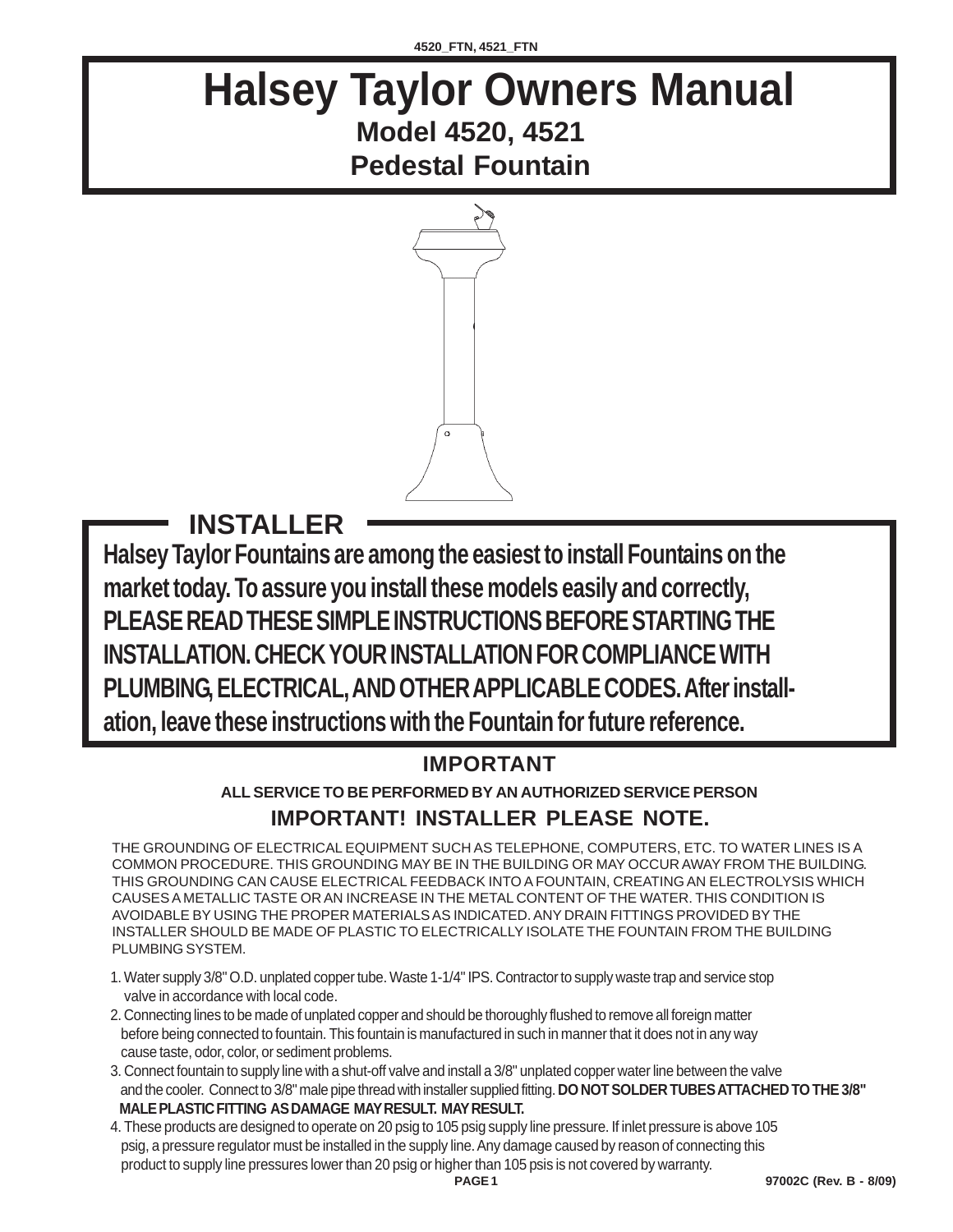

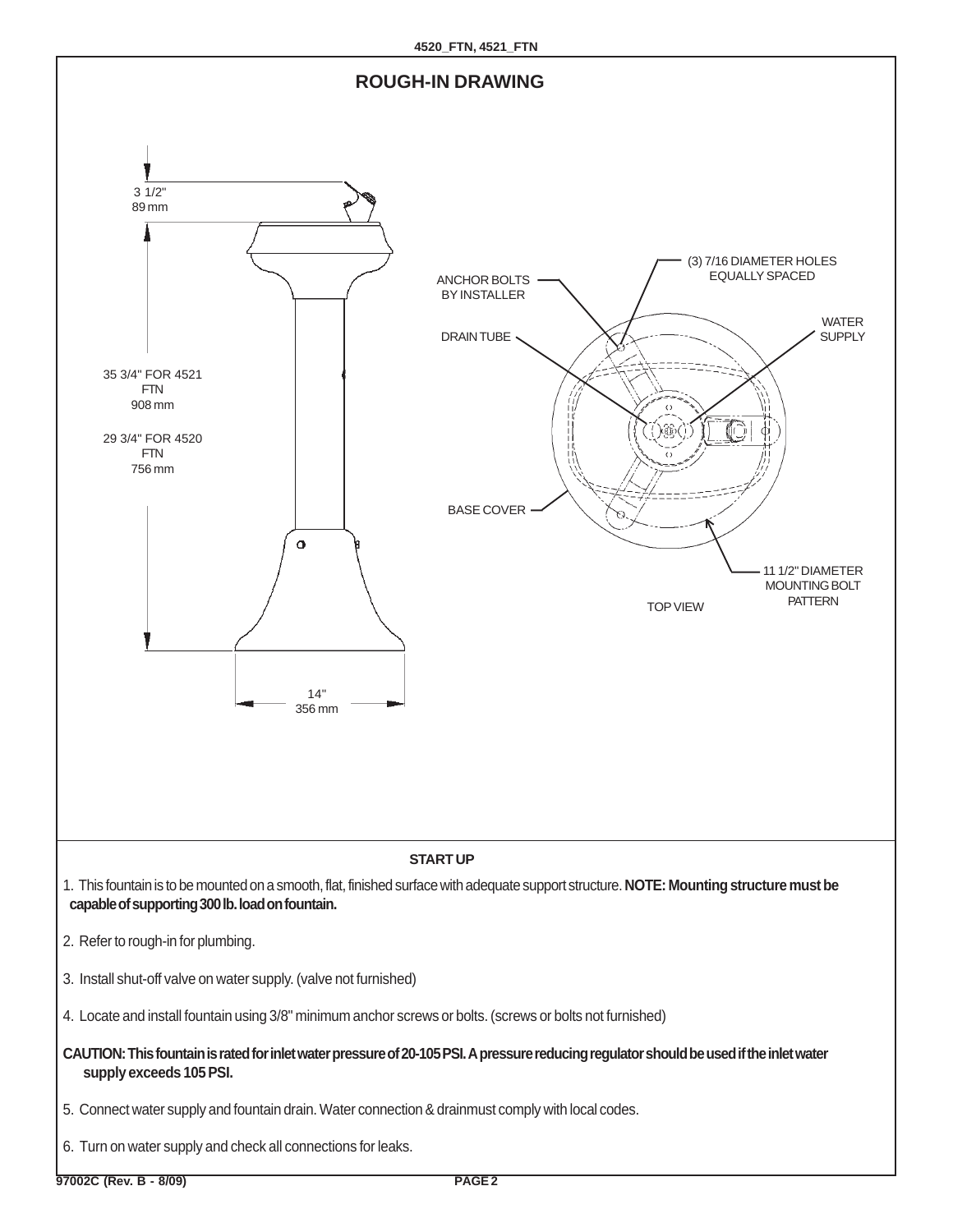## **TROUBLE SHOOTING AND MAINTENANCE**

- **Orifice Assy:** Mineral deposits on orifice can cause water flow to spurt or not regulate. Mineral deposits may be removed from the orifice with a small round file or small diameter wire. **CAUTION: DO NOT** file or cut orifice material.
- **Stream Regulator:** If orifice is clean, regulate flow as in "**STREAM HEIGHT ADJUSTMENT"** instructions below. If replacement is necessary, see parts list for correct regulator part number.
- **Actuation of Quick Connect Water Fittings:** Cooler is provided with lead-free connectors which utilize an o-ring water seal. To remove tubing from the fitting, relieve water pressure, push in on the gray collar while pulling on the tubing.(see Fig.1)